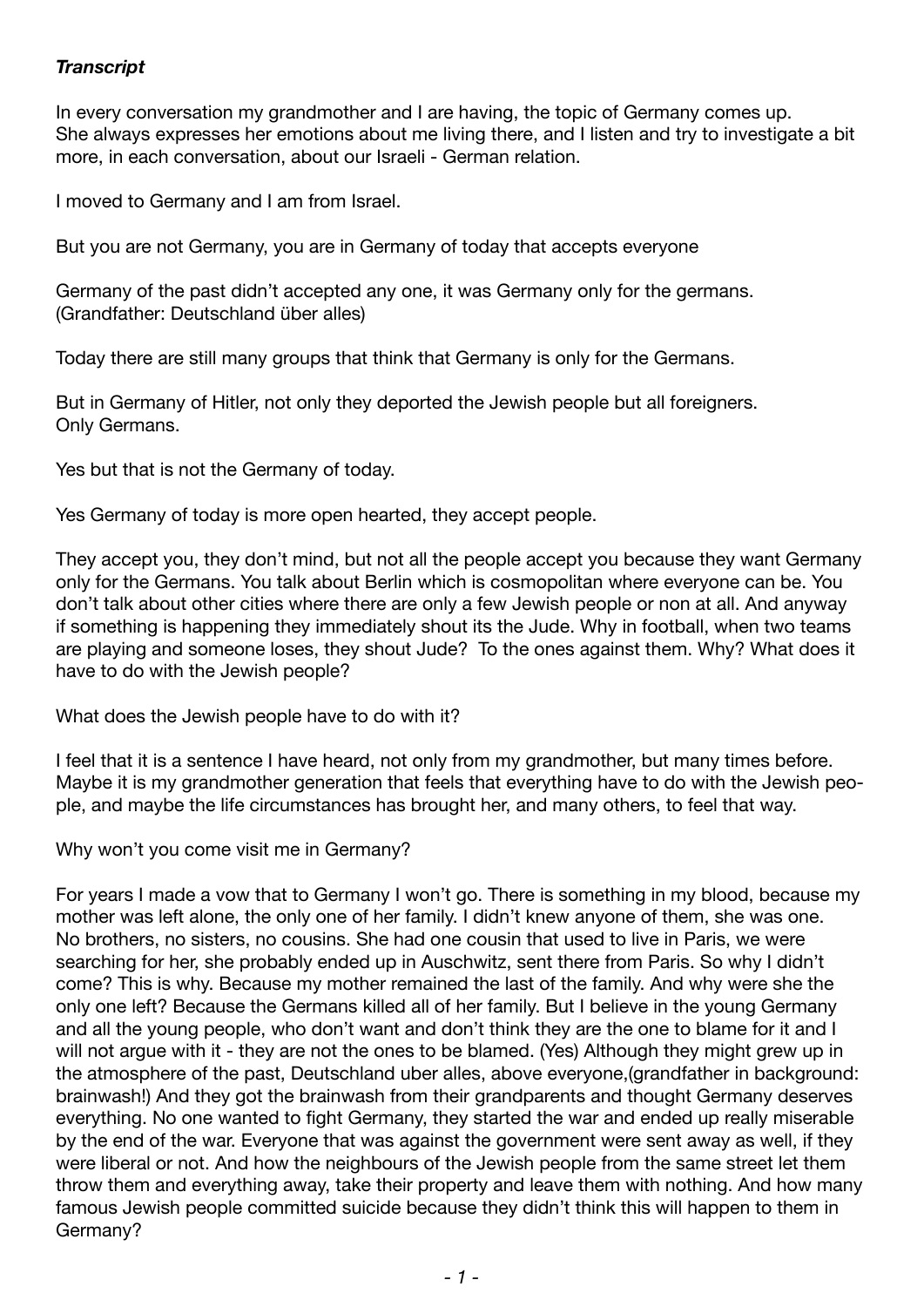Even my uncle, when my mother went to say goodbye and asked her family to run away as well, he said that The Germans are cultured people and nothing will happen to them. This isn't what happened.

I have a lot of sympathy for Merkel. She is bringing everyone together and she have good words for all the people. She is in favour of Israel. She does many things to bring the young people of us (Israel) and them (Germany) together and it is a very big thing. She is a strong woman. There are not many women in charge like this, she was there for many years. Now she will go down, she said it is enough for her. The other voices in Germany didn't like what happened with the refugees and maybe she exaggerated when she took them all in.

But if you look at it how back then they expelled everyone and now they are taking everyone… Yes, exactly. For me she is the opposite of what happened in Germany.

When speaking with my grandmother, we always start at one topic and travel through time. There are stories I have heard many times and there are stories I hear for the first time. I know she made a vow not to visit Germany, but so does my father, and he came. I know that the uncle of her mother said that nothing will happen, and I know no one knows the end of his story. I did not know she secretly admires Angela Merkel.

So you will not come to visit me?

I will come to visit you.

Will you?

After corona I will break my vow. I want to see how you live and i have a lot of interest in Berlin itself. The fact that they commemorating the Holocaust more than other places, maybe even more than here (Israel), we have Yad Vashem and it is different.

There (Berlin) on the streets, i saw virtually, they have the stones with names saying who was living there. Yes, the stones.

Im excited by you saying you will come. I am waiting for you to come.

I am waiting for you to come and make me food.

Live here and I will make you food everyday.

But I am there.

But there you are staying the same girl who was born in Rishon Le Zion, from Israel, Jewish, nothing will help you to change it. Even if you live there for thirty years you will stay Israeli.

Yes, it is part of my identity.

You identity is Israeli Jewish. There, in the past, they search, they got to different generations, if the wife was Jewish the husband would leave her because the Nazis said they don't belong together anymore.

The fact that I live in Germany, was, still and will be an issue with my grandmother and my family. Why did I choose to live there? Or as my grandfather love to ask me, Shir, why did you choose to live precisely there?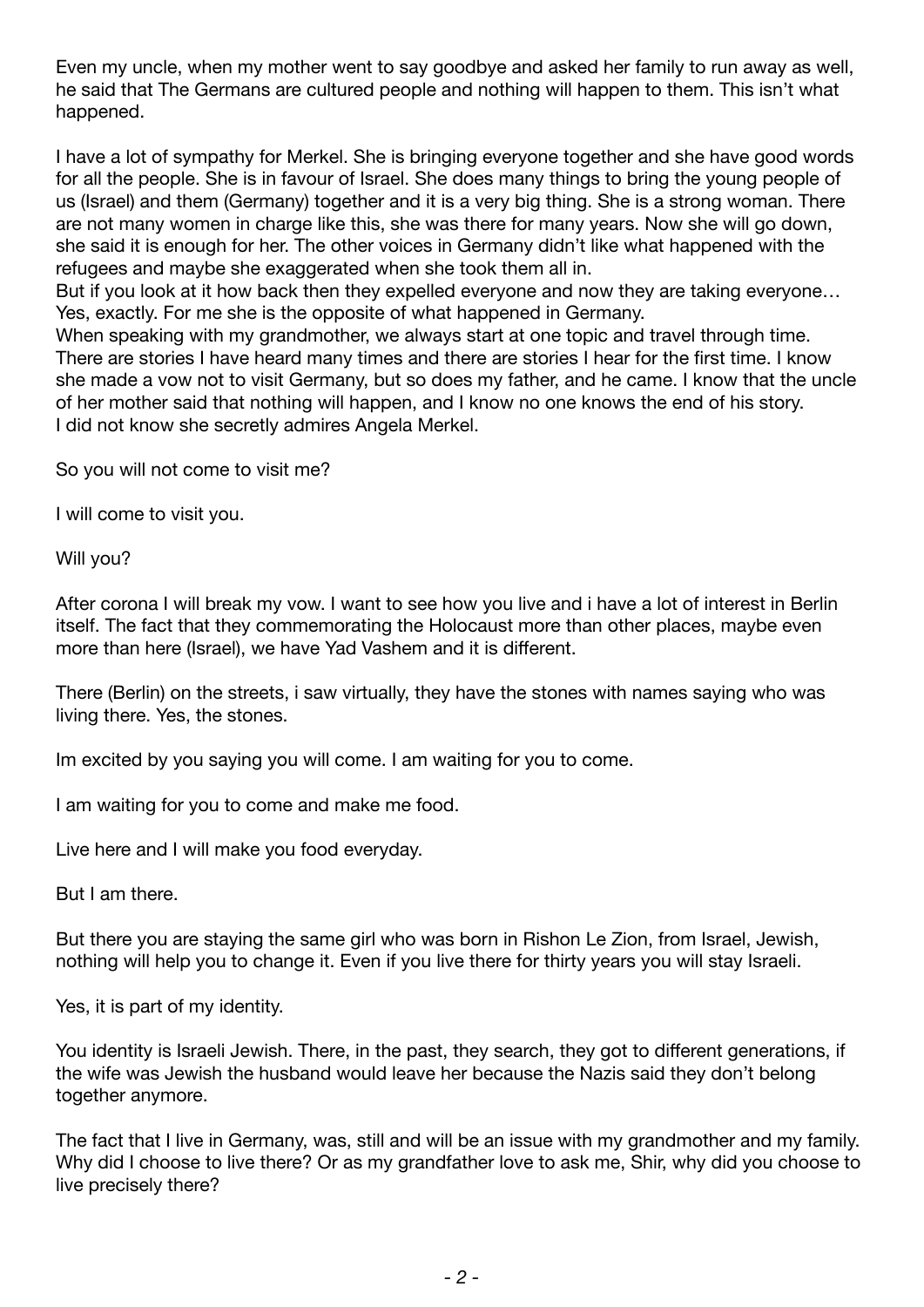The truth is that my decision was not intentionally about Germany, however ironic it may sound. The decision was made based on the issues I was facing with living in Israel and being Israeli. But my identity can be made up not only of the fact that I am Israeli and Jewish.

Your identity… You can live wherever you would want. I don't mind where. Maybe I mind a little that it is Germany, maybe choose another place.

My brother lives in Canda, everyone choose wherever they want. We had a discussion once, when I used to visit them, that the Israelis that live there want to have the right to vote in Israel while they live abroad. I asked them, what do mean you want to have the right to vote? You will send my child to the army? You will choose someone who wants to have war? While I live here and don't want to have wars, They argued with me, that they will not vote for wars. But the possibility that they you will get the right to vote it's impossible! You will either support or not support us, and do not demonstrate against us from abroad! This is my opinion. Even if I don't like something, i will not run and demonstrate. Although I can support the demonstrations of the desecration of democracy.

My grandmother and I once had that discussion as well. If someone that live outside of Israel can criticise what's going on the inside. She said of course not, I said there is always room for criticism. As someone who was born and raised in Israel I can understand the floating emotions when someone criticise home, its what we call "team spirit", it is the pride, and mainly because we grew up hearing that we have no other place. Does that mean we have to accept everything regarding this place? When I asked my grandmother those questions, she expressed to me her fear of being deported again. She rather criticise, from home, silent, alone.

I went to the demonstrations in Balfour, I saw a women there that made half a swastika, half a Magen David.

This I don't! This I don't accept at all. The swastika reminds me of the bluntness of this people, of the war. What is this story about? swastika is not my symbol, Magen David is. It is the symbol of the Jewish people. I don't accept this. Until now, when the two country solution was discussed, little by little the wave of people talking about one country for all was increasing.

One country will not be, not a democratic and Jewish one. And I want a Jewish country because there is only one. Now if they will come and say they were here before us, it is true, but we don't have another place. The people need to learn to live together.

It is a problem to define Israel as a Jewish country when not only Jewish people live here. I am in favour of what was written the on the "Declaration of Independence" that the country is Jewish and democratic with equal rights for everyone. There should not be privileges to the Jewish people, we are not the chosen people as much as the Germans are not the chosen people and that's it. Maybe in the Bible we were the chosen people. For what we were chosen exactly? To suffer? No. I disagree.

All the people were chosen, to live in peace with each other.

Another reason why I admire Merkel. There are a few women who role like that with liberal opinions. If women were in charge… look at Ancient Greece. They had the play Lysistrata. There were women boycotting men, and the men were nothing. The women made the decisions and said they want peace ant not war, Sparta and Athens were fighting constantly.

So I am telling you, I think if women were in charge we had less war. And Merkel is in favour of us and in favour of life, and she doesn't want the people living next to us to have no rights.